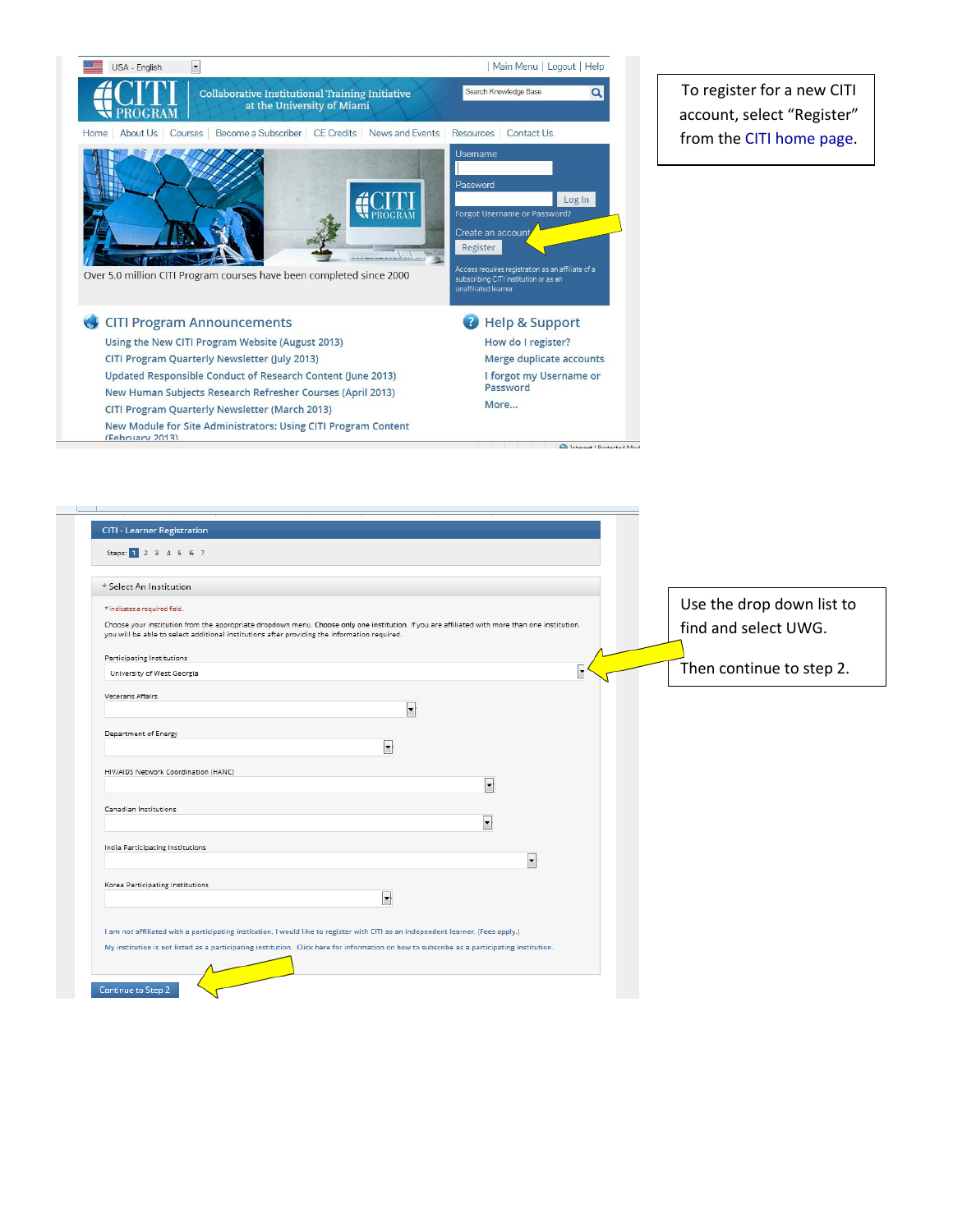|                                       | <b>Collaborative Institutional Training Initiative</b><br>at the University of Miami                                                                                                                                                                      | Search Knowledge Base<br>Q |
|---------------------------------------|-----------------------------------------------------------------------------------------------------------------------------------------------------------------------------------------------------------------------------------------------------------|----------------------------|
| About Us Courses<br>Home <sub>1</sub> | Become a Subscriber   CE Credits   News and Events   Resources   Contact Us                                                                                                                                                                               |                            |
| <b>CITI - Learner Registration</b>    |                                                                                                                                                                                                                                                           |                            |
| Steps: 1 2 3 4 5 6 7                  |                                                                                                                                                                                                                                                           |                            |
|                                       |                                                                                                                                                                                                                                                           |                            |
| Personal Information                  |                                                                                                                                                                                                                                                           |                            |
| * indicates a required field.         |                                                                                                                                                                                                                                                           |                            |
| * First Name                          | * Last Name                                                                                                                                                                                                                                               |                            |
| <b>UWG</b>                            | Compliance                                                                                                                                                                                                                                                |                            |
| * Fmail Address                       | * Verify email address                                                                                                                                                                                                                                    |                            |
| irb@westga.edu                        | irb@westga.edu                                                                                                                                                                                                                                            |                            |
|                                       | If you have a secondary email address that can be used in case your preferred email address changes, enter it below.<br>If you forget your username or password, it will be mailed both to your preferred email address and your secondary email address. |                            |
| Secondary email address               | Verify secondary email address                                                                                                                                                                                                                            |                            |
|                                       |                                                                                                                                                                                                                                                           |                            |
|                                       |                                                                                                                                                                                                                                                           |                            |

| Enter your name and UWG |
|-------------------------|
| email address.          |

Continue to step 3.

|                                                      | Create your Username and Password                                                                                                                                                                                             |
|------------------------------------------------------|-------------------------------------------------------------------------------------------------------------------------------------------------------------------------------------------------------------------------------|
| * indicates a required field.                        |                                                                                                                                                                                                                               |
| your username will be part of the completion report. | Your username should consist of 4 to 50 characters. Your username is not case sensitive; "A12B34CD" is the same as "a12b34cd". Once created,                                                                                  |
| * User Name                                          |                                                                                                                                                                                                                               |
|                                                      |                                                                                                                                                                                                                               |
| <b>UWG Compliance</b>                                | Your password should consist of 8 to 50 characters. Your password IS case sensitive: "A12B34CD" is not the same as "a12b34cd".                                                                                                |
|                                                      | * Verify Password                                                                                                                                                                                                             |
| * Password<br>                                       |                                                                                                                                                                                                                               |
| * Security Question                                  | Please choose a security question and provide an answer that you will remember. NOTE: If you forget your login information, you will have to<br>provide this answer to the security question in order to access your account. |

Continue to Step 4

| $\overline{\phantom{a}}$                                                                                                                                                                                                       |
|--------------------------------------------------------------------------------------------------------------------------------------------------------------------------------------------------------------------------------|
| Gender, Ethnicity and Race                                                                                                                                                                                                     |
| Why does CITI Program ask about your gender, race and ethnicity?<br>Why does CITI Program use these categories?                                                                                                                |
| Why does CITI Program ask about your gender?                                                                                                                                                                                   |
| * indicates a required field.                                                                                                                                                                                                  |
|                                                                                                                                                                                                                                |
|                                                                                                                                                                                                                                |
| * Your Gender Is:                                                                                                                                                                                                              |
| Male<br>⊙                                                                                                                                                                                                                      |
| <b>C</b> Female                                                                                                                                                                                                                |
| I would rather not disclose<br>$\circ$                                                                                                                                                                                         |
|                                                                                                                                                                                                                                |
|                                                                                                                                                                                                                                |
| * Your Ethnicity Is: (You may choose only one)                                                                                                                                                                                 |
| Hispanic or Latino<br>$^{\circ}$                                                                                                                                                                                               |
| Not Hispanic or Latino<br>O                                                                                                                                                                                                    |
|                                                                                                                                                                                                                                |
| I would rather not disclose<br>$\circ$                                                                                                                                                                                         |
|                                                                                                                                                                                                                                |
| * Your Race Is: (You may choose more than one)                                                                                                                                                                                 |
| American Indian or Alaska Native                                                                                                                                                                                               |
| Black or African American @                                                                                                                                                                                                    |
| <b>ITTL</b> Action 43                                                                                                                                                                                                          |
| Charles Contact Contact Contact Contact Contact Contact Contact Contact Contact Contact Contact Contact Contact Contact Contact Contact Contact Contact Contact Contact Contact Contact Contact Contact Contact Contact Contac |

Choose a user name and password. Answer the security question. This will be used to assist in the recovery of your account if you forget your user name or password.

Continue to step 4.

Demographic information is voluntary. If you choose not to answer, select "I would rather not disclose" for each question.

Continue to step 5.